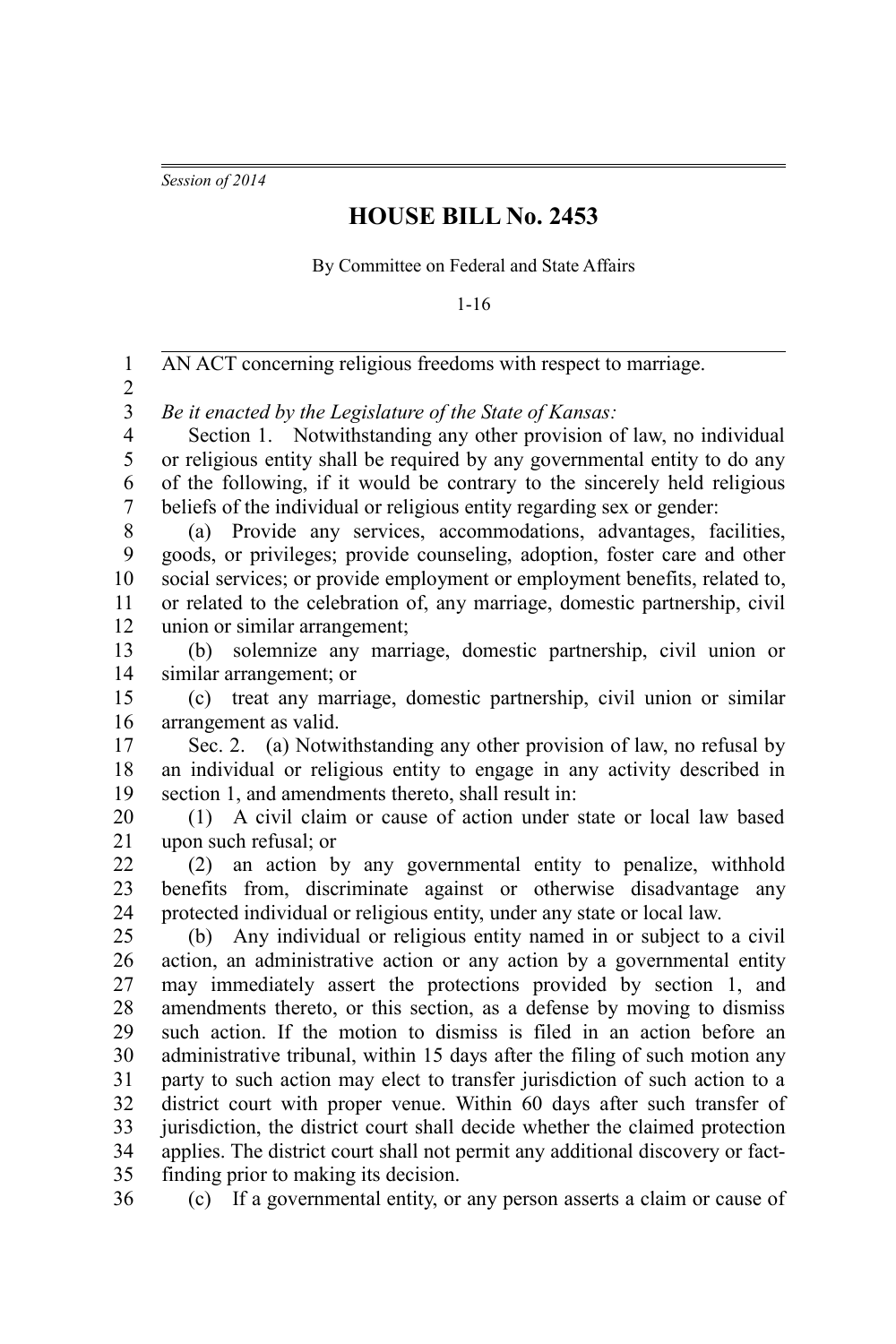action, or takes any adverse action against an individual or religious entity in violation of subsection (a), such individual or religious entity shall be entitled upon request to recover all reasonable attorney fees, costs and damages such individual or religious entity incurred as a result of such violation. 1 2 3 4 5

(d) If an individual employed by a governmental entity or other nonreligious entity invokes any of the protections provided by section 1, and amendments thereto, as a basis for declining to provide a lawful service that is otherwise consistent with the entity's duties or policies, the individual's employer shall either promptly provide another employee to provide such service, or shall otherwise ensure that the requested service is provided, if it can be done without undue hardship to the employer. 6 7 8 9 10 11 12

13

Sec. 3. As used in sections 1 through 4, and amendments thereto:

(a) "Religious entity" means an organization, regardless of its nonprofit or for-profit status, and regardless of whether its activities are deemed wholly or partly religious, that is: 14 15 16

(1) A religious corporation, association, educational institution or society; 17 18

(2) an entity operated, supervised or controlled by, or connected with, a religious corporation, association, educational institution or society; or 19 20

(3) a privately-held business operating consistently with its sincerely held religious beliefs, with regard to any activity described in section l, and amendments thereto. 21 22 23

(b) "Governmental entity" means any state office or officer, department, board, commission, institution, bureau or any agency, division or unit within any office, department, board, commission or other state authority, and any political or taxing subdivision of this state constituted under or acting under the authority of the laws of this state, including, but not limited to, any county, city, municipality, township, district, postsecondary educational institution, as defined by K.S.A. 74-3201b, and amendments thereto, or quasi-public corporation or other quasi-public entity. 24 25 26 27 28 29 30 31 32

Sec. 4. (a) If any word, phrase, clause or provision of sections 1 through 4, and amendments thereto, or the application of any such word, phrase, clause or provision to any person or circumstance is held invalid, the remaining provisions shall be given effect without the invalid portion and to this end the provisions of sections 1 through 4, and amendments thereto, are severable. 33 34 35 36 37 38

(b) Nothing in sections 1 through 4, and amendments thereto, shall be construed to allow any individual or entity, acting under color of state law to perform any marriage prohibited by state law, including, but not limited to, laws relating to plural marriage, incest, consanguinity and marriageable age. 39 40 41 42 43